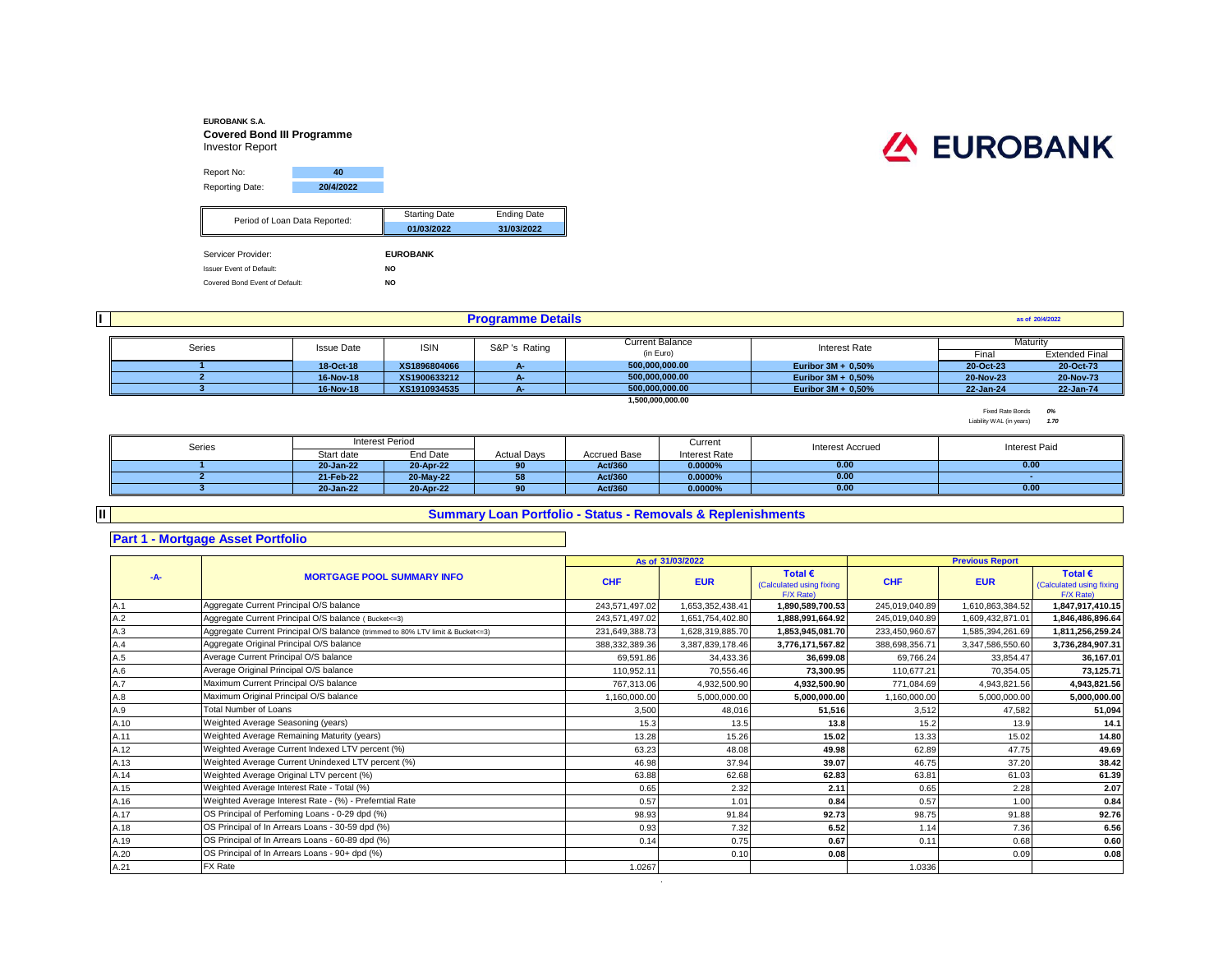|            | <b>Principal Receipts For Performing</b><br>Or Delinquent / In Arrears Loans | As of 31/03/2022 |               |             |               |                                            |               |  |
|------------|------------------------------------------------------------------------------|------------------|---------------|-------------|---------------|--------------------------------------------|---------------|--|
|            |                                                                              | <b>CHI</b>       |               | <b>EUR</b>  |               | Total € (Calculated using fixing F/X Rate) |               |  |
|            |                                                                              | No Of Loans      | <b>Amount</b> | No Of Loans | <b>Amount</b> | No Of Loans                                | Amount        |  |
| B.1        | Scheduled And Paid Repayments                                                | 5,024            | 2.043.269.33  | 61.467      | 12.365.329.60 | 66.491                                     | 14.087.030.51 |  |
| <b>B.2</b> | <b>Partial Prepayments</b>                                                   |                  | 172.011.93    |             | 812.466.89    | 91                                         | 963.350.09    |  |
| <b>B.3</b> | <b>Whole Prepayments</b>                                                     |                  | 159.927.76    | 139         | 2.854.986.66  | 146                                        | 2.940.668.64  |  |
| <b>B.4</b> | Total Principal Receipts (B1+B2+B3)                                          |                  | 2.375.209.02  |             | 16,032,783.15 |                                            | 17.991.049.24 |  |

|     |                                                                                  | As of 31/03/2022   |               |                    |               |                                                   |               |  |
|-----|----------------------------------------------------------------------------------|--------------------|---------------|--------------------|---------------|---------------------------------------------------|---------------|--|
|     | <b>Non-Principal Receipts For Performing</b><br>Or Delinquent / In Arrears Loans | <b>CHF</b>         |               | <b>EUR</b>         |               | <b>Total €</b> (Calculated using fixing F/X Rate) |               |  |
|     |                                                                                  | <b>No Of Loans</b> | <b>Amount</b> | <b>No Of Loans</b> | <b>Amount</b> | <b>No Of Loans</b>                                | <b>Amount</b> |  |
| C.1 | Interest From Installments                                                       | 3,915              | 133.584.38    | 53,598             | 3.097.061.87  | 57.513                                            | 3,227,172.30  |  |
| C.2 | Interest From Overdues                                                           | 1.360              | 826.42        | 11.4521            | 7.358.25      | 12.812                                            | 8.163.18      |  |
| C.3 | Total Interest Receipts (C1+C2)                                                  |                    | 134.410.80    |                    | 3.104.420.12  | 70.325                                            | 3.235.335.48  |  |
| C.4 | Levy 128 To Be Paid To Servicer (in case of an Event)                            |                    |               |                    |               |                                                   |               |  |

#### **Part 2 - Portfolio Status**

|     |                                               | As of 31/03/2022   |                |                    |                  |                    |                                                     |  |
|-----|-----------------------------------------------|--------------------|----------------|--------------------|------------------|--------------------|-----------------------------------------------------|--|
|     | <b>Portfolio Status</b>                       |                    | <b>CHF</b>     |                    | <b>EUR</b>       |                    | Total $\epsilon$ (Calculated using fixing F/X Rate) |  |
|     |                                               | <b>No Of Loans</b> | <b>Amount</b>  | <b>No Of Loans</b> | <b>Amount</b>    | <b>No Of Loans</b> | <b>Amount</b>                                       |  |
| A.1 | Performing Loans                              | 3.465              | 240.960.242.93 | 42.773             | 1,518,423,658.78 | 46.238             | 1.753.117.574.17                                    |  |
| A.2 | Delinquent/In Arrears Loans 30 Day To 89 Days |                    | 2.611.254.09   | 5,209              | 133.330.744.02   | 5.244              | 135,874,090.75                                      |  |
| A.3 | Totals (A1+ A2)                               | 3.500              | 243.571.497.02 | 47.982             | 1.651.754.402.80 | 51.482             | 1.888.991.664.92                                    |  |
| A.4 | In Arrears Loans 90 Days To 360 Days          |                    | 0.00           |                    | 1.598.035.61     |                    | 1,598,035.61                                        |  |
| A.5 | Denounced Loans                               |                    | 0.00           |                    | 0.00             |                    | 0.00                                                |  |
| A.6 | Totals (A4+ A5)                               |                    | 0.00           |                    | 1.598.035.61     |                    | 1.598.035.61                                        |  |

|            |                                                       | As of 31/03/2022   |               |                    |                |                                              |                |  |
|------------|-------------------------------------------------------|--------------------|---------------|--------------------|----------------|----------------------------------------------|----------------|--|
|            | Breakdown of In Arrears Loans Number Of Days Past Due | CHI                |               | <b>EUR</b>         |                | Total € (Calculated using fixing $F/X$ Rate) |                |  |
|            |                                                       | <b>No Of Loans</b> | <b>Amount</b> | <b>No Of Loans</b> | <b>Amount</b>  | <b>No Of Loans</b>                           | <b>Amount</b>  |  |
|            | 30 Days < Installment <= 59 Days                      |                    | 2.259.591.39  | 4.797              | 120.983.310.41 | 4.826                                        | 123,184,139.66 |  |
| B.2        | 60 Days < Installment <= 89 Days                      |                    | 351.662.70    | 412                | 12.347.433.61  | 418                                          | 12,689,951.09  |  |
| <b>B.3</b> | Total (B1+B2=A4)                                      |                    | 2.611.254.09  | 5.209              | 133.330.744.02 | 5.244                                        | 135,874,090.75 |  |
| B.4        | 90 Days < Installment <= 119 Days                     |                    | 0.00          |                    | 1,598,035.61   |                                              | 1,598,035.61   |  |
| <b>B.5</b> | 120 Days < Installment <= 360 Days                    |                    | 0.00          |                    | 0.00           |                                              | 0.00           |  |
| <b>B.6</b> | Total (B4+B5=A4)                                      |                    | 0.00          | 34                 | 1,598,035.61   |                                              | 1,598,035.61   |  |

## **Part 3 - Replenishment Loans - Removed Loans**

|  |            |                                       | As of 31/03/2022           |                      |                            |                      |                                                                       |                      |  |
|--|------------|---------------------------------------|----------------------------|----------------------|----------------------------|----------------------|-----------------------------------------------------------------------|----------------------|--|
|  |            | <b>Loan Amounts During The Period</b> |                            |                      | <b>EUR</b>                 |                      | <b>Total <math>\epsilon</math></b> (Calculated using fixing F/X Rate) |                      |  |
|  |            |                                       | <b>Replenishment Loans</b> | <b>Removed Loans</b> | <b>Replenishment Loans</b> | <b>Removed Loans</b> | <b>Replenishment Loans</b>                                            | <b>Removed Loans</b> |  |
|  | IA.        | <b>Total Outstanding Balance</b>      | .453.209.05                | 534,400.80           | 63,109,651.54              | +.798.568.42         | 64.525.068.95                                                         | 5.319.071.78         |  |
|  | <b>A.2</b> | Number of Loans                       |                            |                      | 923                        | 328                  | 945                                                                   | 353                  |  |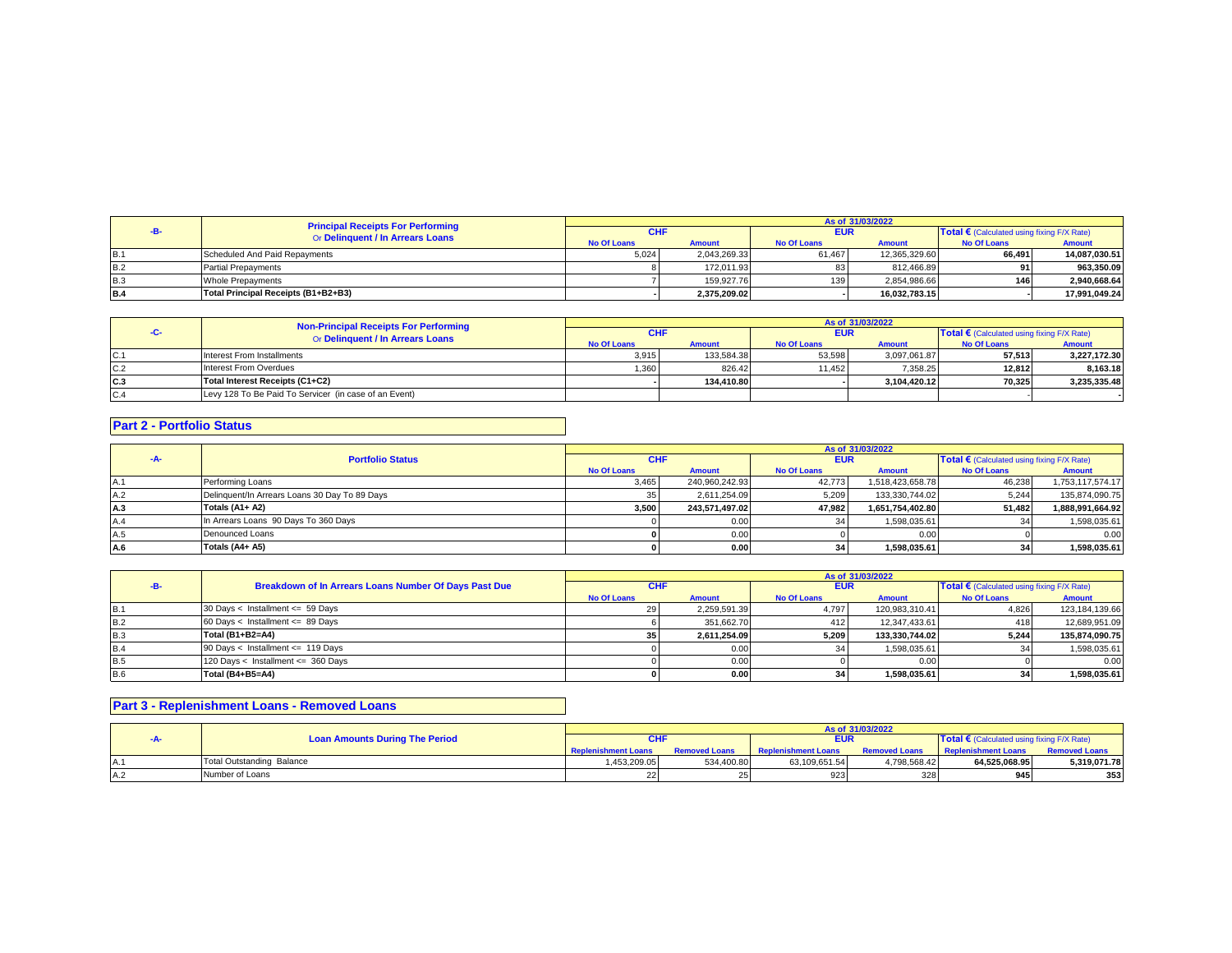| Ш<br><b>Statutory Tests</b>                                                                           |                                  | as of 31/3/2022 |
|-------------------------------------------------------------------------------------------------------|----------------------------------|-----------------|
| Outstanding Bonds Principal                                                                           |                                  |                 |
| Outstanding Accrued Interest on Bonds <sup>1</sup>                                                    | 1,500,000,000.00<br>0.00         |                 |
| <b>Total Bonds Amount</b>                                                                             | 1,500,000,000.00                 |                 |
|                                                                                                       |                                  |                 |
| Current Outstanding Balance of Loans                                                                  | 1,890,589,700.53                 |                 |
|                                                                                                       |                                  |                 |
| A. Adjusted Outstanding Principal of Loans <sup>2</sup><br>B. Accrued Interest on Loans               | 1,853,945,081.70<br>4,195,740.59 |                 |
| C. Outstanding Principal & accrued Interest of Marketable Assets                                      | 0.00                             |                 |
| D. Aggregate Amount standing to the Credit of Trans. Account - excl. Commingling Res.                 | 0.00                             |                 |
| Z. WAV CB maturity x OS principal amount x Neg. Carry Factor                                          | 12,701,388.89                    |                 |
|                                                                                                       |                                  |                 |
| Nominal Value (A+B+C+D-Z)                                                                             | 1,845,439,433.40                 |                 |
| Bonds / Nominal Value Assets Percentage                                                               | 1,734,104,046.24                 |                 |
| <b>Nominal Value Test Result</b>                                                                      |                                  | Pass            |
| <b>Net Present Value Test</b>                                                                         |                                  | Pass            |
| Net Present Value                                                                                     | 2, 153, 778, 878.08              |                 |
| Net Present Value of Liabilities                                                                      | 1,511,947,067.47                 |                 |
| Parallel shift +200bps of current interest rate curve                                                 |                                  | Pass            |
| <b>Net Present Value</b>                                                                              | 2, 107, 993, 429.14              |                 |
| Net Present Value of Liabilities                                                                      | 1,509,750,213.57                 |                 |
| Parallel shift -200bps of current interest rate curve                                                 |                                  | Pass            |
| Net Present Value                                                                                     | 2,222,155,229.27                 |                 |
| Net Present Value of Liabilities                                                                      | 1,542,029,404.75                 |                 |
|                                                                                                       |                                  |                 |
| <b>Interest Rate Coverage Test</b>                                                                    |                                  | <b>Pass</b>     |
| Interest expected to be received in respect of assets comprised in the Cover Pool during the 1st year | 36,713,169.94                    |                 |
| Interest due on all series of covered bonds during 1st year                                           | 3,585,212.41                     |                 |
| <b>Parameters</b>                                                                                     |                                  |                 |
| LTV Cap                                                                                               | 80.00%                           |                 |
| Asset Percentage                                                                                      | 86.5%                            |                 |
| Negative carry Margin                                                                                 | 0.50%                            |                 |
| <b>Reserve Ledger</b>                                                                                 |                                  |                 |
| Opening Balance                                                                                       | 2,900,708.87                     |                 |
| Required Reserve Amount                                                                               | 4,716,729.33                     |                 |
| Amount credited to the account (payment to BoNY)                                                      | 1,816,020.46                     |                 |
| Available (Outstanding) Reserve Amount t                                                              | 4.716.729.33                     |                 |

<sup>1</sup> Outstanding Accrued Interest on Bonds as at end date of reporting period<br><sup>2</sup> The adjusted Outstanding Principal of Loans is the current Principle Balance adjusted to a maximum of the LTV cap of the indexed property val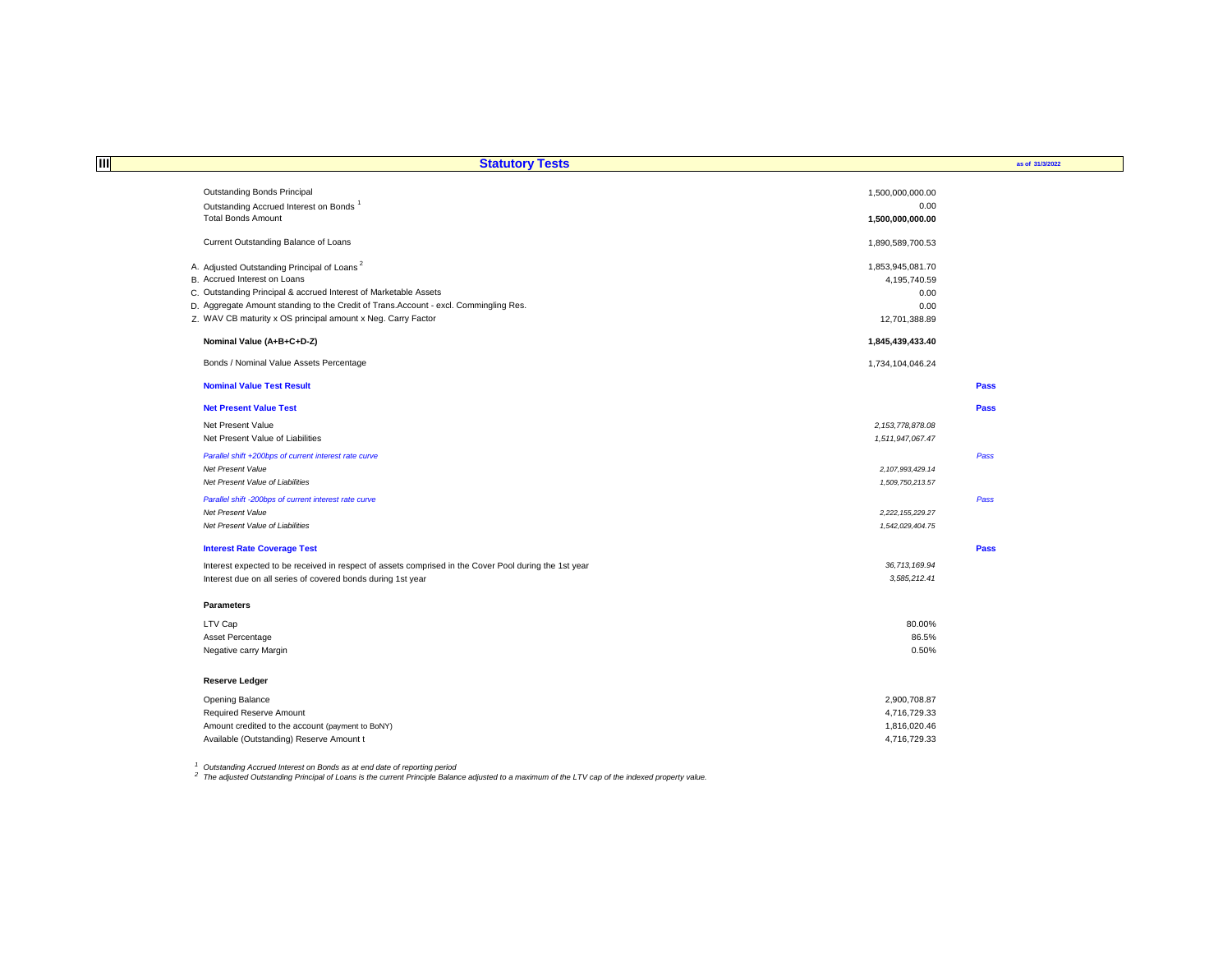|                                           |                        | <b>Portfolio Stratifications</b> |                                             |                                      |
|-------------------------------------------|------------------------|----------------------------------|---------------------------------------------|--------------------------------------|
| <b>LOAN CURRENCY</b>                      |                        |                                  |                                             |                                      |
| <b>CHF</b>                                | Num of Loans<br>3,500  | % of loans<br>6.79%              | OS_Principal (in Euro)<br>237, 237, 262. 12 | % of OS Principal<br>12.55%          |
| <b>EUR</b>                                | 48,016                 | 93.21%                           | 1,653,352,438.41                            | 87.45%                               |
| <b>Grand Total</b>                        | 51,516                 | 100.00%                          | 1,890,589,700.53                            | 100.00%                              |
| <b>ORIGINAL LOAN AMOUNT</b>               |                        |                                  |                                             |                                      |
| $0 - 37.500$                              | Num of Loans<br>13,795 | % of loans<br>26.78%             | Principal<br>331,098,211.73                 | % of Principal<br>8.77%              |
| 37.501 - 75.000                           | 19,428                 | 37.71%                           | 1,102,254,291.43                            | 29.19%                               |
| 75.001 - 100.000                          | 8,103                  | 15.73%                           | 721,959,074.84                              | 19.12%                               |
| 100.001 - 150.000<br>150.001 - 250.000    | 6,832<br>2,632         | 13.26%<br>5.11%                  | 844,959,273.54<br>497,193,110.37            | 22.38%<br>13.17%                     |
| 250.001 - 500.000                         | 638                    | 1.24%                            | 208,063,420.74                              | 5.51%                                |
| $500.001 +$                               | 88                     | 0.17%                            | 70,644,185.17                               | 1.87%                                |
| <b>Grand Total</b>                        | 51,516                 | 100.00%                          | 3,776,171,567.82                            | 100.00%                              |
| <b>OUTSTANDING LOAN AMOUNT</b>            | Num of Loans           | % of loans                       | Principal Euro Equiv.                       | % of Principal Euro Equiv.           |
| $0 - 37.500$                              | 33,589                 | 65.20%                           | 577,810,854.82                              | 30.56%                               |
| 37.501 - 75.000                           | 12,333                 | 23.94%                           | 649,561,777.35                              | 34.36%                               |
| 75.001 - 100.000<br>100.001 - 150.000     | 2,896<br>1,856         | 5.62%<br>3.60%                   | 249,310,122.95<br>222,176,001.28            | 13.19%<br>11.75%                     |
| 150.001 - 250.000                         | 663                    | 1.29%                            | 121,910,673.87                              | 6.45%                                |
| 250.001 - 500.000                         | 155                    | 0.30%                            | 50,388,927.24                               | 2.67%                                |
| $500.001 +$<br><b>Grand Total</b>         | 24<br>51,516           | 0.05%<br>100.00%                 | 19,431,343.03<br>1,890,589,700.53           | 1.03%<br>100.00%                     |
|                                           |                        |                                  |                                             |                                      |
| <b>ORIGINATION DATE</b>                   | Num of Loans           | % of loans                       | Principal Euro Equiv.                       | % of Principal Euro Equiv.           |
| 1990-2004                                 | 13,653                 | 26.50%                           | 328,074,244.78                              | 17.35%                               |
| 2005<br>2006                              | 5,063<br>7,345         | 9.83%<br>14.26%                  | 218,239,456.09                              | 11.54%<br>17.36%                     |
| 2007                                      | 7,102                  | 13.79%                           | 328,190,124.20<br>263,257,612.52            | 13.92%                               |
| 2008                                      | 4,634                  | 9.00%                            | 160,087,663.04                              | 8.47%                                |
| 2009                                      | 2,842                  | 5.52%                            | 105,312,351.95                              | 5.57%<br>5.63%                       |
| 2010<br>2011                              | 2,639<br>1,585         | 5.12%<br>3.08%                   | 106,406,587.13<br>56,495,489.02             |                                      |
| 2012                                      | 1,346                  | 2.61%                            | 44,769,506.98                               | 2.99%<br>2.37%                       |
| 2013                                      | 1,015                  | 1.97%                            | 32,735,467.80                               | 1.73%                                |
| 2014<br>2015                              | 382<br>213             | 0.74%<br>0.41%                   | 12,003,350.62<br>8,638,246.09               | 0.63%                                |
| 2016                                      | 250                    | 0.49%                            | 12,899,372.43                               | 0.46%<br>0.68%                       |
| 2017                                      | 486                    | 0.94%                            | 24,661,418.80                               | 1.30%                                |
| 2018                                      | 746                    | 1.45%                            | 38,972,316.08                               | 2.06%                                |
| 2019<br>2020                              | 420<br>240             | 0.82%<br>0.47%                   | 23,837,140.35<br>16,754,406.37              | 1.26%<br>0.89%                       |
| 2021                                      | 1,555                  | 3.02%                            | 109,254,946.27                              | 5.78%                                |
| <b>Grand Total</b>                        | 51,516                 | 100.00%                          | 1,890,589,700.53                            | 100.00%                              |
| <b>MATURITY DATE</b>                      |                        |                                  |                                             |                                      |
| 2022 - 2025                               | Num of Loans<br>8,935  | % of loans<br>17.34%             | Principal Euro Equiv.<br>90,084,537.97      | % of Principal Euro Equiv.<br>4.76%  |
| 2026 - 2030                               | 14,956                 | 29.03%                           | 355,077,227.78                              | 18.78%                               |
| 2031 - 2035                               | 10,749                 | 20.87%                           | 429,288,215.20                              | 22.71%                               |
| 2036 - 2040<br>2041 - 2045                | 7,932<br>3,932         | 15.40%<br>7.63%                  | 422,451,659.77<br>243,935,831.95            | 22.34%<br>12.90%                     |
| $2046 +$                                  | 5,012                  | 9.73%                            | 349,752,227.87                              | 18.50%                               |
| <b>Grand Total</b>                        | 51,516                 | 100.00%                          | 1,890,589,700.53                            | 100.00%                              |
| <b>REMAIN. TIME TO MATURITY</b>           |                        |                                  |                                             |                                      |
| $0 - 40$ months                           | Num of Loans<br>7,626  | % of loans<br>14.80%             | Principal Euro Equiv.<br>71,290,311.98      | % of Principal Euro Equiv.<br>3.77%  |
| 40.01 - 60 months                         | 4,793                  | 9.30%                            | 79,204,325.94                               | 4.19%                                |
| 60.01 - 90 months                         | 6,342                  | 12.31%                           | 141,102,442.38                              | 7.46%                                |
| 90.01 - 120 months<br>120.01 - 150 months | 8,742<br>4,445         | 16.97%<br>8.63%                  | 281,423,307.63<br>173,995,733.58            | 14.89%<br>9.20%                      |
| 150.01 - 180 months                       | 5,587                  | 10.85%                           | 276,307,977.44                              | 14.61%                               |
| over 180 months                           | 13,981                 | 27.14%                           | 867.265.601.57                              | 45.87%                               |
| <b>Grand Total</b>                        | 51,516                 | 100.00%                          | 1,890,589,700.53                            | 100.00%                              |
| <b>INTEREST RATE</b>                      |                        |                                  |                                             |                                      |
| $0.00\% - 1.00\%$                         | Num of Loans<br>4,691  | % of loans<br>9.11%              | Principal Euro Equiv<br>297,638,322.89      | % of Principal Euro Equiv.<br>15.74% |
| 1.01% - 2.00%                             | 27,153                 | 52.71%                           | 998,800,867.98                              | 52.83%                               |
| 2.01% - 3.00%                             | 2,956                  | 5.74%                            | 94,269,005.65                               | 4.99%                                |
| 3.01% - 4.00%<br>4.01% - 5.00%            | 4,046<br>9,531         | 7.85%<br>18.50%                  | 218,557,766.17<br>224,909,205.35            | 11.56%<br>11.90%                     |
| 5.01% - 6.00%                             | 818                    | 1.59%                            | 17,630,573.81                               | 0.93%                                |
| $6.01\% - 7.00\%$                         | 1,170                  | 2.27%                            | 20,892,865.76                               | 1.11%                                |
| $7.01% +$<br><b>Grand Total</b>           | 1,151<br>51,516        | 2.23%<br>100.00%                 | 17,891,092.92<br>1,890,589,700.53           | 0.95%<br>100.00%                     |
|                                           |                        |                                  |                                             |                                      |
| <b>CURRENT LTV_Indexed</b>                | Num of Loans           | % of loans                       | Principal Euro Equiv.                       | % of Principal Euro Equiv.           |
| $0.00\% - 20.00\%$                        | 15,975                 | 31.01%                           | 217,963,596.62                              | 11.53%                               |
| 20.01% - 30.00%                           | 8,055                  | 15.64%                           | 223,974,993.24                              | 11.85%                               |
| 30.01% - 40.00%<br>40.01% - 50.00%        | 7,040<br>6,239         | 13.67%<br>12.11%                 | 266,567,754.20<br>293,465,145.04            | 14.10%<br>15.52%                     |
| 50.01% - 60.00%                           | 4,993                  | 9.69%                            | 271,941,815.65                              | 14.38%                               |
| 60.01% - 70.00%                           | 3,747                  | 7.27%                            | 236,004,996.80                              | 12.48%                               |
| 70.01% - 80.00%<br>80.01% - 90.00%        | 2,648<br>1,530         | 5.14%<br>2.97%                   | 172,892,576.64<br>108,409,778.33            | 9.14%<br>5.73%                       |
| 90.01% - 100.00%                          | 796                    | 1.55%                            | 58,263,178.88                               | 3.08%                                |
|                                           |                        |                                  |                                             |                                      |
| $100.00\% +$<br><b>Grand Total</b>        | 493<br>51,516          | 0.96%<br>100.00%                 | 41,105,865.12<br>1,890,589,700.53           | 2.17%<br>100.00%                     |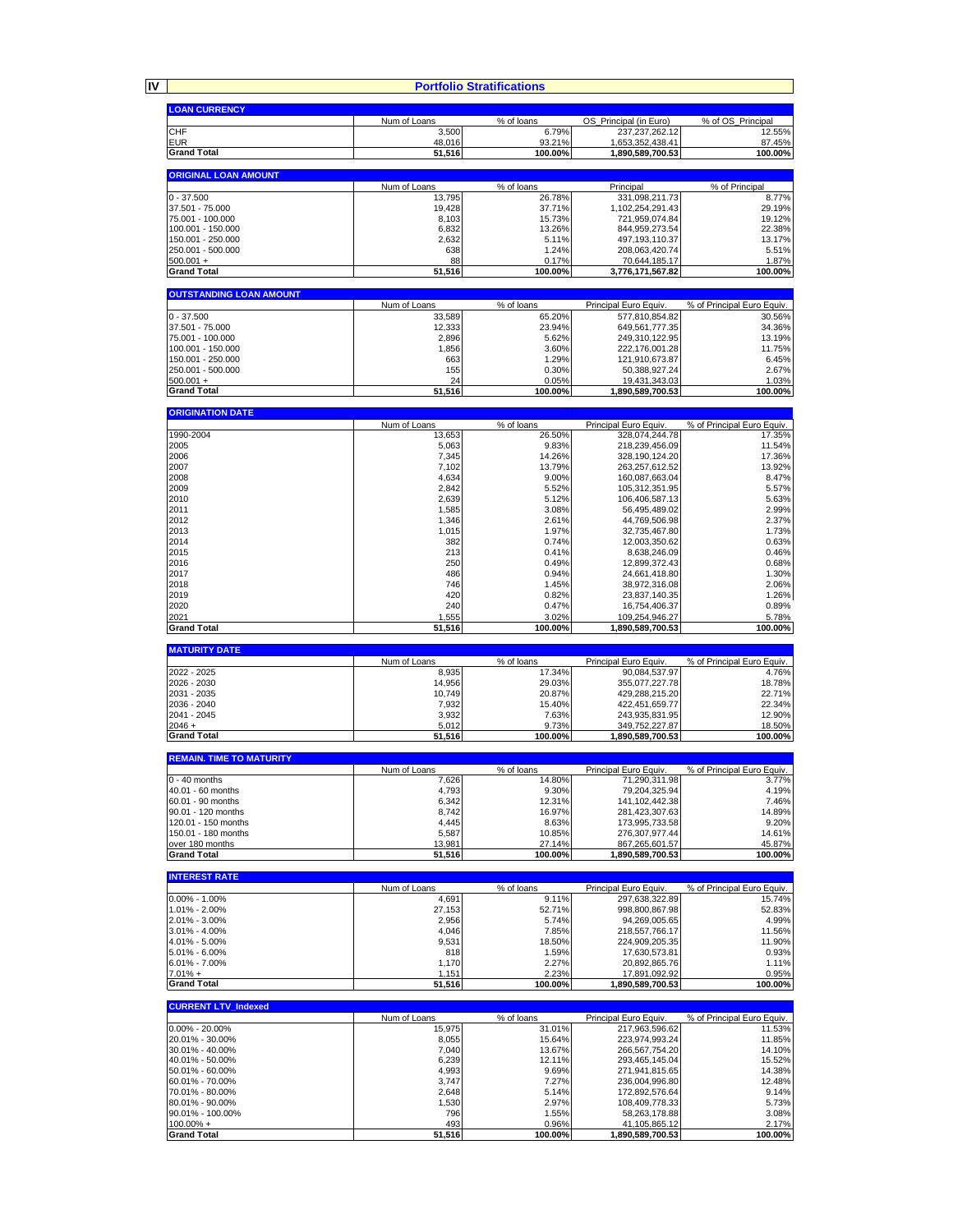| <b>CURRENT LTV_Unindexed</b>                                    |                        |                      |                                           |                                      |
|-----------------------------------------------------------------|------------------------|----------------------|-------------------------------------------|--------------------------------------|
|                                                                 | Num of Loans           | % of loans           | Principal Euro Equiv.                     | % of Principal Euro Equiv.           |
| $0.00\% - 20.00\%$                                              | 18.966                 | 36.82%               | 309,945,918.92                            | 16.39%                               |
| 20.01% - 30.00%                                                 | 10,294                 | 19.98%               | 343,205,872.45                            | 18.15%<br>21.18%                     |
| 30.01% - 40.00%                                                 | 9,029                  | 17.53%               | 400,348,641.51                            |                                      |
| 40.01% - 50.00%<br>50.01% - 60.00%                              | 6,071<br>3,974         | 11.78%<br>7.71%      | 331,014,196.34                            | 17.51%<br>13.56%                     |
| 60.01% - 70.00%                                                 | 2,143                  | 4.16%                | 256,457,913.75<br>158.917.010.47          | 8.41%                                |
| 70.01% - 80.00%                                                 | 844                    | 1.64%                | 67,023,060.65                             | 3.55%                                |
| 80.01% - 90.00%                                                 | 132                    | 0.26%                | 13,476,807.67                             | 0.71%                                |
| 90.01% - 100.00%                                                | 42                     | 0.08%                | 7,366,746.94                              | 0.39%                                |
| $100.00\% +$                                                    | 21                     | 0.04%                | 2,833,531.84                              | 0.15%                                |
| <b>Grand Total</b>                                              | 51,516                 | 100.00%              | 1,890,589,700.53                          | 100.00%                              |
| <b>ORIGINAL LTV</b>                                             |                        |                      |                                           |                                      |
|                                                                 | Num of Loans           | % of loans           | Principal Euro Equiv                      | % of Principal Euro Equiv.           |
| $0.00\% - 20.00\%$                                              | 3,337                  | 6.48%                | 51,349,231.93                             | 2.72%                                |
| 20.01% - 30.00%                                                 | 4,640                  | 9.01%                | 103,951,110.37                            | 5.50%                                |
| 30.01% - 40.00%                                                 | 6,320                  | 12.27%               | 169,874,833.44                            | 8.99%                                |
| 40.01% - 50.00%                                                 | 7,867                  | 15.27%               | 254,295,932.79                            | 13.45%                               |
| 50.01% - 60.00%                                                 | 8,386                  | 16.28%               | 317,392,115.66                            | 16.79%                               |
| 60.01% - 70.00%<br>70.01% - 80.00%                              | 7,507                  | 14.57%               | 323,457,340.25                            | 17.11%<br>18.04%                     |
| 80.01% - 90.00%                                                 | 7,321<br>3,588         | 14.21%<br>6.96%      | 341,112,620.56<br>171,619,452.58          | 9.08%                                |
| 90.01% - 100.00%                                                | 2,111                  | 4.10%                | 128,947,655.44                            | 6.82%                                |
| $100.00\% +$                                                    | 439                    | 0.85%                | 28,589,407.52                             | 1.51%                                |
| <b>Grand Total</b>                                              | 51,516                 | 100.00%              | 1,890,589,700.53                          | 100.00%                              |
|                                                                 |                        |                      |                                           |                                      |
| <b>LOCATION OF PROPERTY</b>                                     | Num of Loans           | % of loans           | Principal Euro Equiv                      | % of Principal Euro Equiv.           |
| Attica                                                          | 20,766                 | 40.31%               | 913,094,782.61                            | 48.30%                               |
| Thessaloniki                                                    | 7,505                  | 14.57%               | 250,769,567.98                            | 13.26%                               |
| Macedonia                                                       | 6,011                  | 11.67%               | 163,597,151.37                            | 8.65%                                |
| Peloponnese                                                     | 3,830                  | 7.43%                | 124,967,454.19                            | 6.61%                                |
| Thessaly                                                        | 3,647                  | 7.08%                | 102,743,066.71                            | 5.43%                                |
| Sterea Ellada                                                   | 2,798                  | 5.43%                | 83,909,304.75                             | 4.44%                                |
| Creta Island                                                    | 2,072                  | 4.02%                | 76,446,223.24                             | 4.04%                                |
| Ionian Islands                                                  | 818                    | 1.59%                | 31,769,941.63                             | 1.68%                                |
| Thrace                                                          | 1,332                  | 2.59%                | 39,768,728.32                             | 2.10%                                |
| Epirus<br>Aegean Islands                                        | 1,557<br>1,180         | 3.02%<br>2.29%       | 47,033,071.26<br>56,490,408.45            | 2.49%<br>2.99%                       |
| <b>Grand Total</b>                                              | 51,516                 | 100.00%              | 1,890,589,700.53                          | 100.00%                              |
|                                                                 |                        |                      |                                           |                                      |
| <b>SEASONING</b>                                                |                        |                      |                                           |                                      |
| $0 - 12$                                                        | Num of Loans<br>1,158  | % of loans<br>2.25%  | Principal Euro Equiv.<br>80,567,568.49    | % of Principal Euro Equiv.<br>4.26%  |
| $12 - 24$                                                       | 574                    | 1.11%                | 41,313,508.10                             | 2.19%                                |
| $24 - 36$                                                       | 349                    | 0.68%                | 20,810,954.72                             | 1.10%                                |
| $36 - 60$                                                       | 1,257                  | 2.44%                | 65,642,981.81                             | 3.47%                                |
| $60 - 96$                                                       | 811                    | 1.57%                | 34,432,852.46                             | 1.82%                                |
| over 96                                                         | 47,367                 | 91.95%               | 1,647,821,834.95                          | 87.16%                               |
| <b>Grand Total</b>                                              | 51,516                 | 100.00%              | 1,890,589,700.53                          | 100.00%                              |
| <b>LEGAL LOAN TERM</b>                                          |                        |                      |                                           |                                      |
|                                                                 | Num of Loans           | % of loans           | Principal Euro Equiv                      | % of Principal Euro Equiv.           |
| $0 - 5$ years                                                   | 11                     | 0.02%                | 121,130.71                                | 0.01%                                |
| 5 - 10 years                                                    | 444                    | 0.86%                |                                           |                                      |
| 10 - 15 years                                                   |                        |                      | 6,686,173.51                              | 0.35%                                |
|                                                                 | 6,091                  | 11.82%               | 81,386,995.93                             | 4.30%                                |
| 15 - 20 years                                                   | 9,209                  | 17.88%               | 213,137,629.96                            | 11.27%                               |
| 20 - 25 years                                                   | 10,131                 | 19.67%               | 381,267,372.41                            | 20.17%                               |
| 25 - 30 years                                                   | 16,950                 | 32.90%               | 684,812,289.40                            | 36.22%                               |
| 30 - 35 years                                                   | 3,803                  | 7.38%                | 218,374,124.80                            | 11.55%                               |
| $35$ years $+$<br><b>Grand Total</b>                            | 4,877<br>51,516        | 9.47%<br>100.00%     | 304,803,983.80<br>1,890,589,700.53        | 16.12%<br>100.00%                    |
|                                                                 |                        |                      |                                           |                                      |
| <b>REAL ESTATE TYPE</b>                                         |                        |                      |                                           |                                      |
| Flats                                                           | Num of Loans<br>40,076 | % of loans<br>77.79% | Principal Euro Equiv.<br>1.385.965.645.96 | % of Principal Euro Equiv.<br>73.31% |
| Houses                                                          | 11.440                 | 22.21%               | 504,624,054.57                            | 26.69%                               |
| <b>Grand Total</b>                                              | 51,516                 | 100.00%              | 1,890,589,700.53                          | 100.00%                              |
|                                                                 |                        |                      |                                           |                                      |
| <b>LOAN PURPOSE</b>                                             | Num of Loans           | % of loans           | Principal Euro Equiv.                     | % of Principal Euro Equiv.           |
| Construction                                                    | 11,060                 | 21.47%               | 409,163,127.03                            | 21.64%                               |
| Purchase                                                        | 27.989                 | 54.33%               | 1,099,337,728.71                          | 58.15%                               |
| Repair                                                          | 9,547                  | 18.53%               | 297,793,986.84                            | 15.75%                               |
| Construction (re-mortgage)                                      | 105                    | 0.20%                | 6,233,964.27                              | 0.33%                                |
| Purchase (re-mortgage)                                          | 574                    | 1.11%                | 27,076,125.50                             | 1.43%                                |
| Repair (re-mortgage)                                            | 294                    | 0.57%                | 12,339,547.57                             | 0.65%                                |
| <b>Equity Release</b>                                           | 1,947                  | 3.78%                | 38,645,220.61                             | 2.04%                                |
| <b>Grand Total</b>                                              | 51,516                 | 100.00%              | 1,890,589,700.53                          | 100.00%                              |
| <b>INTEREST PAYMENT FREQUENCY</b>                               |                        |                      |                                           |                                      |
|                                                                 | Num of Loans           | % of loans           | Principal Euro Equiv.                     | % of Principal Euro Equiv.           |
| FA                                                              | 51,360                 | 99.70%               | 1,875,974,108.59                          | 99.23%                               |
| Balloon<br><b>Grand Total</b>                                   | 156<br>51,516          | 0.30%<br>100.00%     | 14,615,591.94<br>1,890,589,700.53         | 0.77%<br>100.00%                     |
|                                                                 |                        |                      |                                           |                                      |
| <b>INTEREST RATE TYPE</b>                                       |                        |                      |                                           |                                      |
|                                                                 | Num of Loans           | % of loans           | Principal Euro Equiv.                     | % of Principal Euro Equiv.           |
| Floating                                                        | 49,463                 | 96.01%               | 1,767,084,124.01                          | 93.47%                               |
| <b>Fixed Converting to Floating</b><br><b>Fixed to Maturity</b> | 1,864<br>189           | 3.62%<br>0.37%       | 121,905,831.47<br>1,599,745.05            | 6.45%<br>0.08%                       |